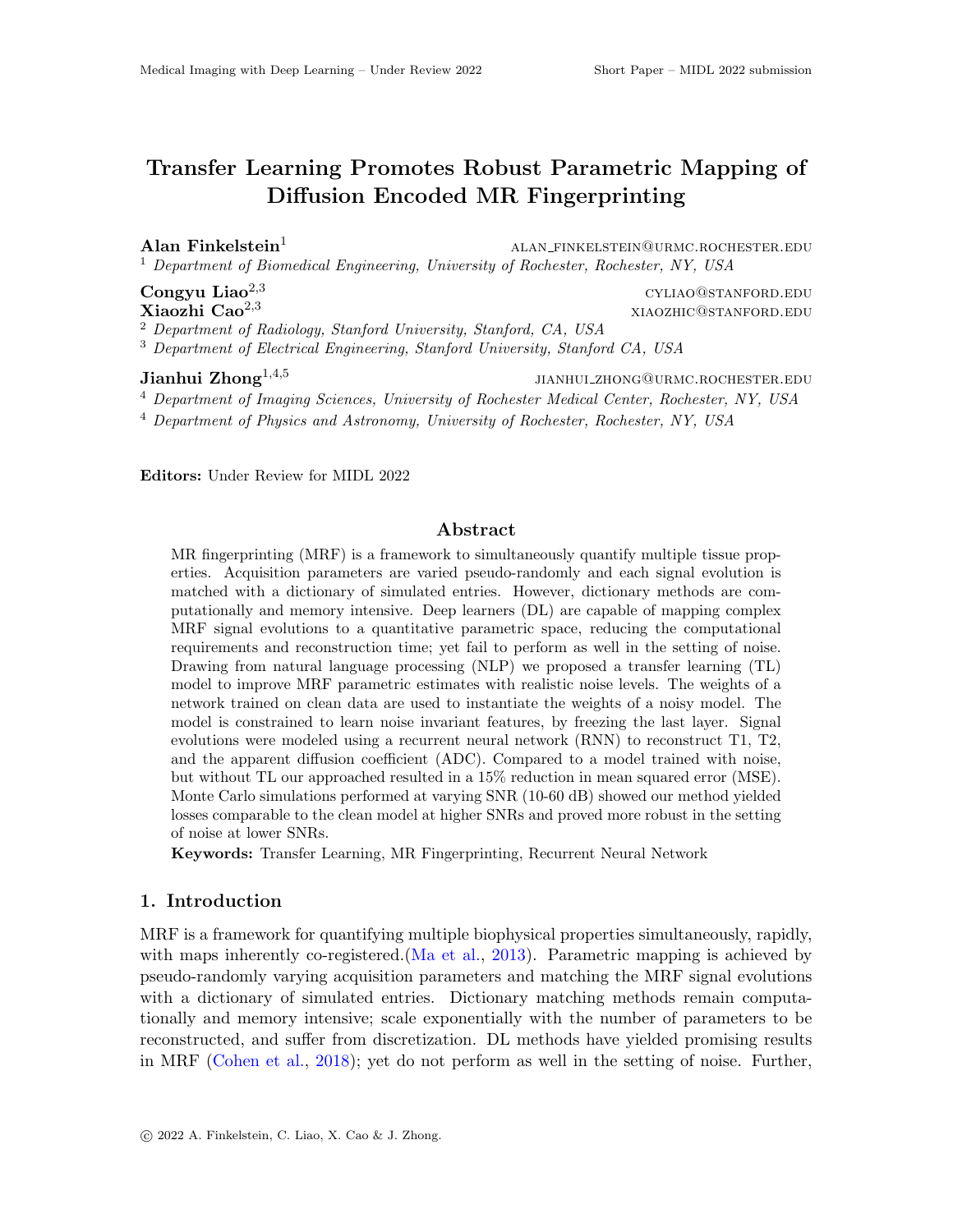confounders, such as the influence of ADC on T2 in MRF-FISP experiments are typically unaccounted for [\(Kobayashi and Terada,](#page-2-2) [2019\)](#page-2-2).

In this work we modelled the MRF signal using a recurrent neural network (RNN). The diffusion encoding strength and ADC were also modelled in our approach, which has been shown to improve T2 estimation [\(Kobayashi and Terada,](#page-2-2) [2019\)](#page-2-2). To improve performance in the setting of noise we proposed a transfer learning (TL) model, which has been shown to improve classification performance in NLP experiments [\(Zhang et al.,](#page-2-3) [2020\)](#page-2-3). The weights of a clean model were used to instantiate the weights of a noisy model. The final regression layer was frozen to constrain the model to learn noise invariant features, thereby improving the robustness of the model. We expect that this approach will help with other quantitative MRI tasks where Rician noise is a common problem, and expand MRF to include more parameters.

### 2. Methods

MRF signals were simulated for a set of combinations of T1 (10-4000 ms), T2 (10-3000 ms), and ADC (0.5-3e-9  $m^2/s$ ), for which T2  $<$  T1. 3.12e5 instances were used for training and 7.8e4 instances used for validation. Networks were trained to convergence using a supercomputing cluster at the University of Rochester, using an NVIDIA A100 GPU. All networks were based on the proposed architecture, composed of 3 stacked GRUs, with 100 hidden units in the final hidden state. A final fully connected layer was used to generate T1, T2, and ADC. All networks were trained using the Adam optimizer with an initial learning rate (lr) of 5e-5 and the L2 loss optimized.

A clean model was trained without noise and used as the base model for TL. Noisy models were trained with 1 % standard deviation complex gaussian noise. TL was implemented for the final network by instantiating the weights of the TL network with the weights of the clean network [\(Zhang et al.,](#page-2-3) [2020\)](#page-2-3). The final fc layer was frozen, while the weights of the GRU layers were modified using the same lr as the clean model. All models were evaluated using a numerical brain phantom with complex gaussian noise added at 40 dB. The normalized root mean square error (NRMSE) and mean absolute percentage error (MAPE) were calculated for each reconstruction. Monte Carlo simulations were performed across 100 iterations for variable SNR (10-60 dB), and the MAPE calculated at each SNR.

### 3. Results

TL resulted in a 15% reduction in MSE compared to the noisy model without TL by the end of training (Figure [1a](#page-2-4)). Parametric maps were less noisy, with lower NRMSE and MAPE for T1 and T2 maps compared to the noisy model. TL models were more robust in the setting of noise, evinced by Monte Carlo simulations and recapitulated the accuracy achieved with the clean model at higher SNR (Figure [1b](#page-2-4)).